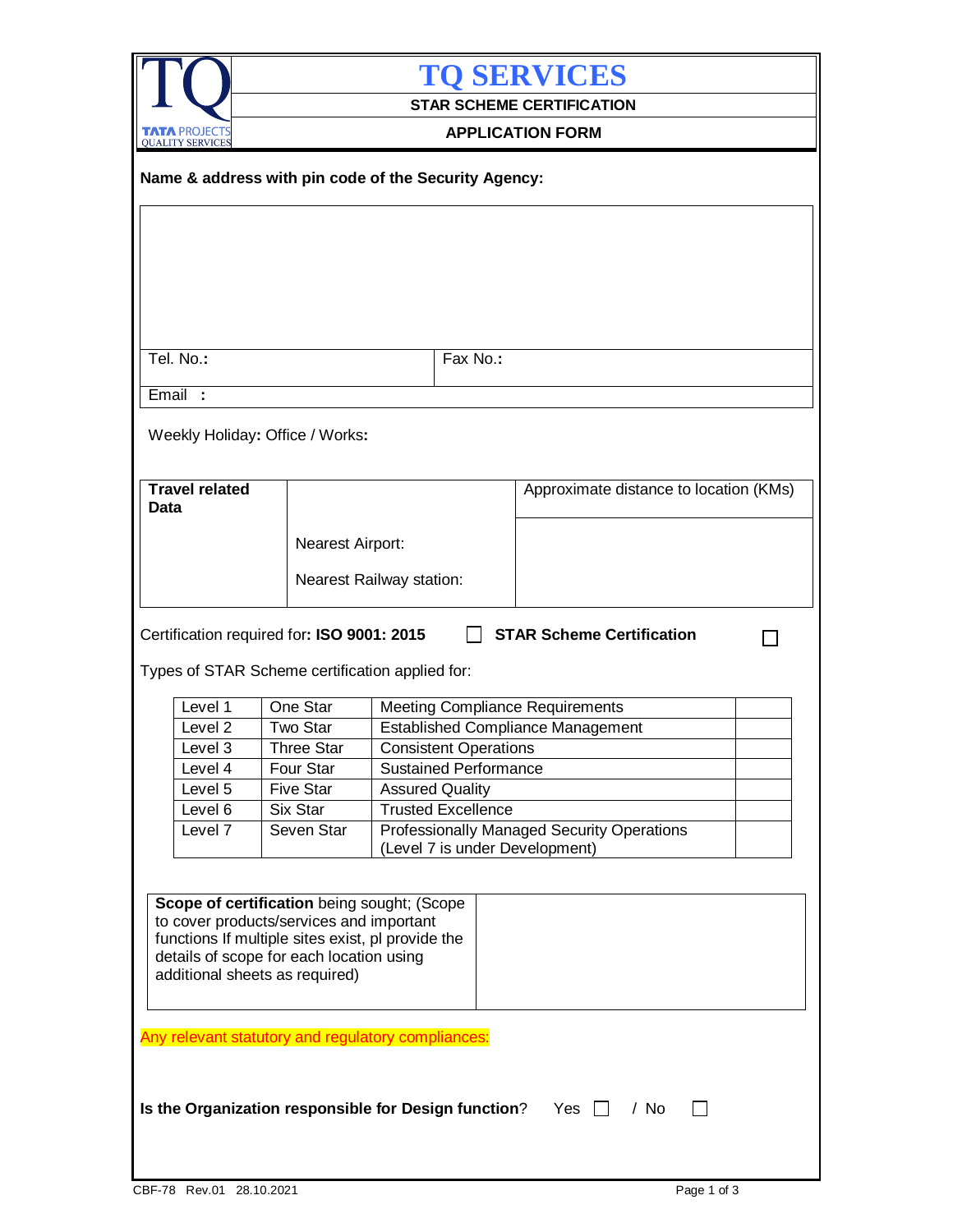

**TQ SERVICES**

**STAR SCHEME CERTIFICATION**

## **APPLICATION FORM**

Contact Person / Designation:

Management Representative:

Type of company (Public sector / private / proprietary and Small Scale / Medium Scale / Large Scale)**:**

Organisation registered as legal entity with:

Part of MNC/Corporate group**:**

Outsourced process (if any):

Subsidiaries / Associate Companies**:**

Mention GST No. and attach copy of same as proof**:**

Mention PAN No. and attach copy of same as proof**:**

Mention TAN No. and attach copy of same as proof**:**

|  | <b>Organisation Chart</b> |  | : Please attach separate sheet |  |
|--|---------------------------|--|--------------------------------|--|
|--|---------------------------|--|--------------------------------|--|

| Process flow chart |  |  |  | : Please attach separate sheet. |
|--------------------|--|--|--|---------------------------------|
|--------------------|--|--|--|---------------------------------|

Quality Manual **:** Please **attach** separate sheet.

PSARA license **:** Please **attach** separate sheet.

Assessment report or yearly related submission to Government if any. **:** Please **attach** separate sheet.

The details of No. of employees and Manufacturing / Service location(s) and any support location(s) with addresses which are to be covered in certification. (Example**:** any other manufacturing sites, design, marketing, sales, purchase etc.,). To provide details of contact person, contact phone, fax and mail address.

| <b>Number of employees</b> |                                       |                 |                        |                 |                               |                 |                               |  |
|----------------------------|---------------------------------------|-----------------|------------------------|-----------------|-------------------------------|-----------------|-------------------------------|--|
|                            |                                       |                 | <b>Head Office</b>     |                 | Site 1                        | Site 2          |                               |  |
|                            |                                       | <b>Billable</b> | Non<br><b>Billable</b> | <b>Billable</b> | <b>Non</b><br><b>Billable</b> | <b>Billable</b> | <b>Non</b><br><b>Billable</b> |  |
| 1                          | Management                            |                 |                        |                 |                               |                 |                               |  |
| $\overline{2}$             | Office Staff, helpers                 |                 |                        |                 |                               |                 |                               |  |
| 3                          | Operation                             |                 |                        |                 |                               |                 |                               |  |
| $\overline{4}$             | HR/Training                           |                 |                        |                 |                               |                 |                               |  |
| 5                          | Marketing / Sales                     |                 |                        |                 |                               |                 |                               |  |
| 6                          | Others-Stores, Admin,<br>purchase etc |                 |                        |                 |                               |                 |                               |  |
| $\overline{7}$             |                                       |                 |                        |                 |                               |                 |                               |  |